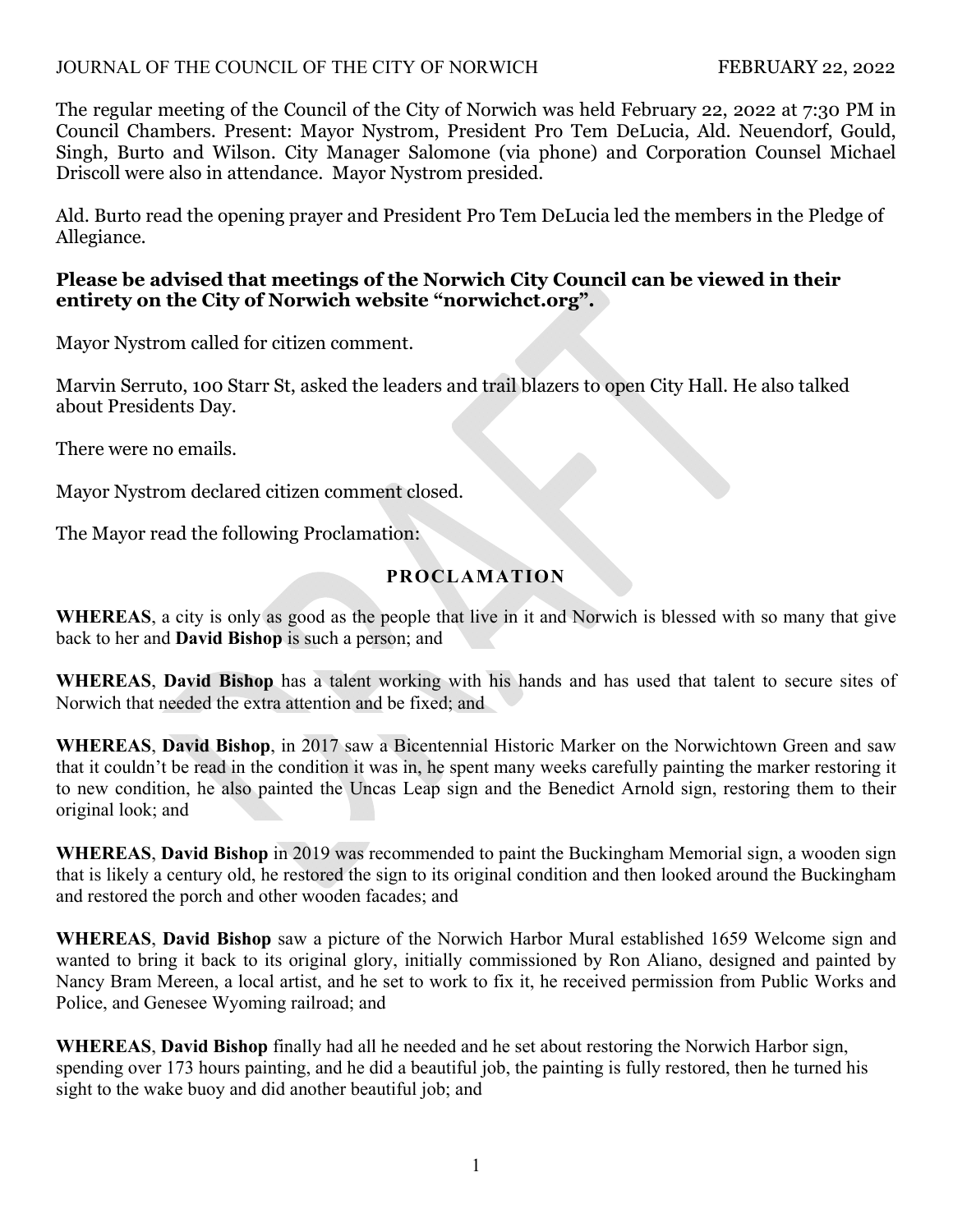**WHEREAS**, **David Bishop** in the true spirit of volunteerism recaptured the essence of our Harbor Welcoming sign.

**NOW THEREFORE, I, MAYOR PETER ALBERT NYSTROM AND NORWICH CITY COUNCIL PRESIDENT PRO TEM, JOSEPH A. DELUCIA, ON BEHALF OF THE NORWICH CITY COUNCIL AND THE CITIZENS OF THE CITY OF NORWICH**, do hereby thank **David Bishop** and do hereby express our very sincere appreciation for the continuing excellent volunteerism he provides to the community and for the outstanding services he has provided to the Rose of New England.

#### **Dated this Twenty-second day of February, 2022**

|       | Peter Albert Nystrom |
|-------|----------------------|
| Mavor |                      |

**Joseph A. DeLucia President Pro Tem** 

Below is the link for the report from David Eggleston the Rate Payer Representative for Connecticut Municipal Electric Energy Cooperative (CMEEC).

#### [CMEEC Report](https://www.norwichct.org/DocumentCenter/View/8059/Ratepayer-Representative-Report-to-the-City-Council-February-2022)

Upon a motion of Ald. Singh, seconded by Ald. Burto, on a roll call vote it was unanimously voted to accept the following report from the Appoint/Reappointment Committee regarding several reappointment/ appointments.

#### **CITY MANAGERS REPORT**

**To:** Mayor Nystrom and members of the City Council

**From:**  John Salomone, City Manager

**Subject:** City Manager's Report

**Date:** February 22, 2022

Meetings attended were with State representatives and legislators, Southeastern Council of Governments (SCCOG), South Eastern Transit Authority (SEAT), Connecticut Conference of Municipalities Board Meeting (CCM), NPU‐City Coordination meeting, Region 4 Emergency Support, FEMA, Bond Conference and signing, and the second Goal Setting Session.

The City completed the sale of \$145,000,000 General Obligation Bonds. The process began over a year ago and was supported and approved unanimously by the members of the City's Personnel & Pension Board, Board of Education, Public Utilities Commission, and City Council. It was then approved by a two to one margin by voters in November 2021. After the approval by the voters, the plan was reviewed by the State of Connecticut's offices of Policy & Management and Treasury prior to the city being able to move forward with the transaction. The State finished this process on January 27, 2022. Standard & Poor's gave Norwich a stable outlook for its existing general obligation debt and AA long‐ term rating. The syndicate of underwriters working on the city's POB sale garnered a massive amount of interest in the bonds – with investor orders over four times the number of bonds available. This competition for the bonds enabled the City to get a very competitive total interest cost of 3.4 percent despite the recent surge in interest rates. By issuing the POBs, the City (including the Board of Education and Department of Utilities), will pay a total of \$13.7 million in fiscal year 2022‐23 in pension fund, pension reserve fund, and POB debt service rather than \$16.7 million in pension fund contributions if the city had not issued POBs.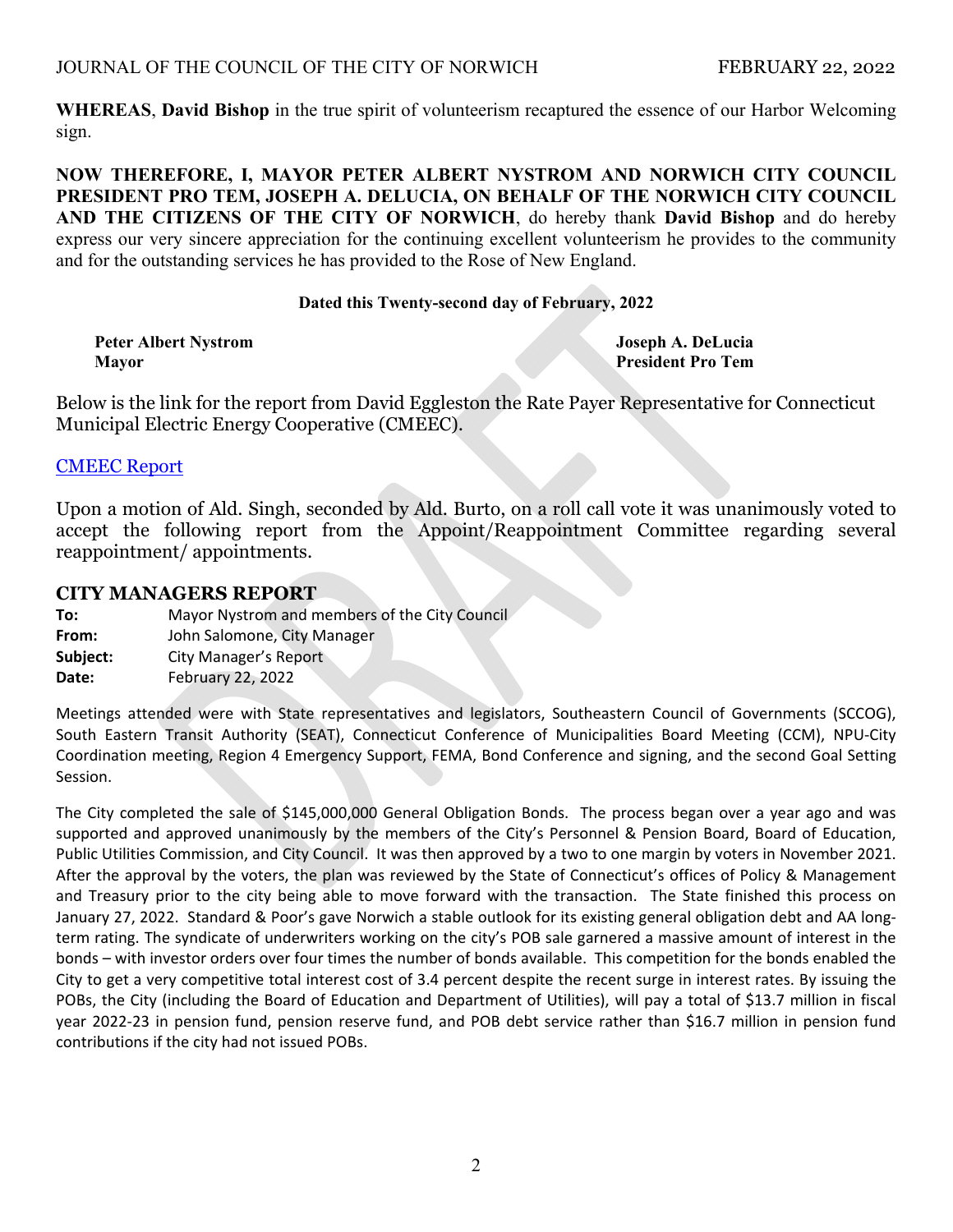## JOURNAL OF THE COUNCIL OF THE CITY OF NORWICH FEBRUARY 22, 2022

Paul Decelles from Decision Point, LLC met with the Council, city staff and NCDC via Zoom on February 5<sup>th</sup> & 10<sup>th</sup> for an update to the Councils goal. He is in the process of preparing the items discussed and will present to the council in March.

The Community Development Office received 18 applications in the amount of \$1,505,157.80 for Program year 48 and anticipates \$876,317 in federal funding. Deliberations will be held the beginning of March.

The City's Emergency Management Department has a limited supply of COVID test kits and masks available for vulnerable populations. Please call 860‐886‐1534 for more information.

The Rose City Senior Center has partnered with AARP again this year to provide income tax preparation and has scheduled over 500 appointments for our seniors.

Thank you to artist Mark Patenode for loaning the City his painting of City Hall. It has been posted on the City's Facebook page.

## **Please be advised that meetings of the Norwich City Council can be viewed in their entirety on the City of Norwich website "norwichct.org".**

Mayor Nystrom called for citizen comment on resolutions.

Joanne Philbrick, Norwichtown, spoke that there are too many Committees and that some people have limited technology to attend virtually.

Mayor Nystrom declared citizen comment closed.

Upon a motion of Ald. Wilson, seconded by Ald. Burto, on a roll call vote it was unanimously voted to adopt the following resolution introduced by Ald. Gould, Burto and Wilson.

**BE IT RESOLVED** that the below named be re-appointed as **regular members** of the Uncas Health District with a term to expire on January 09, 2024 or until a successor is appointed:

> Frank J. Jacaruso, Jr. (D) Rebecca Melucci (U)

**BE IT RESOLVED** that the below named be appointed as **regular members** of the Uncas Health District with a term to expire on January 09, 2023 or until a successor is appointed:

> Jose-Michael Gonzalez (D) Pam Aubin (D)

Upon a motion of Ald. Singh, seconded by Ald. Gould, on a roll call vote it was unanimously voted to adopt the following resolution introduced by Ald. Gould, Burto and Wilson.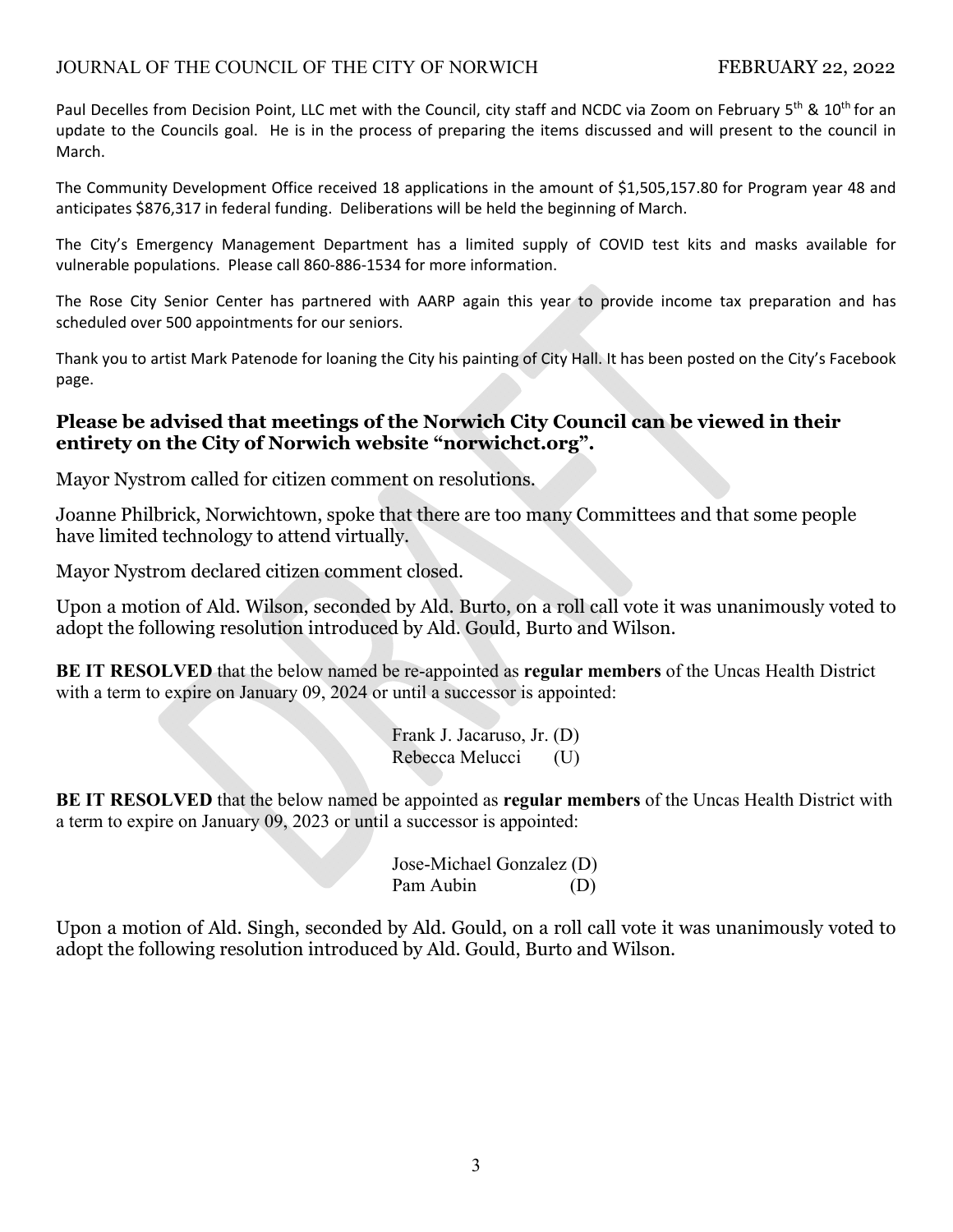**BE IT RESOLVED** that the below named be re-appointed as **regular members** of the Mohegan Park Improvement and Development Advisory Committee with a term to expire on December 31, 2022 or until a successor is appointed:

| Rebecca Melucci | (U) |
|-----------------|-----|
| Judith Magnano  | (U) |

**BE IT RESOLVED** that the below named be appointed as **regular members** of the Mohegan Park Improvement and Development Advisory Committee with a term to expire on December 31, 2022 or until a successor is appointed:

> Marianne Nicholas (D) Robert Harris (R)

Upon a motion of Ald. Wilson, seconded by Ald. Burto, on a roll call vote it was unanimously voted to adopt the following resolution introduced by Ald. Gould, Burto and Wilson.

**BE IT RESOLVED** that the below named be reappointed as a **regular member** of the Norwich Ice Arena Authority with a term to expire on April 01, 2023 or until a successor is appointed:

Mark Sicuso (D)

Upon a motion of Ald. Gould, seconded by Ald. Wilson, on a roll call vote it was unanimously voted to adopt the following resolution introduced by Ald. Gould, Burto and Wilson.

**BE IT RESOLVED** that the below named be appointed as a **regular member** of the Southeastern CT Water Authority with a term to expire on September 1, 2024 or until a successor is appointed:

Christopher Seery (D)

Upon a motion of Ald. Wilson, seconded by Ald. Burto, on a roll call vote it was unanimously voted to adopt the following resolution introduced by Ald. Gould, Burto and Wilson.

**BE IT RESOLVED** that the below named be appointed as an **alternate member** to the Historic District Commission with a term to expire on December 31, 2024 or until a successor is appointed:

Peter Jacob Stahl (R)

Upon a motion of Ald. Singh, seconded by Ald. Gould, on a roll call vote it was unanimously voted to adopt the following resolution introduced by Ald. Gould, Burto and Wilson.

**BE IT RESOLVED** that the below named be appointed as a **regular member** of the Recreation Advisory Board with a term to expire on March 15, 2023 or until a successor is appointed:

Jeffrey R. Brown (U)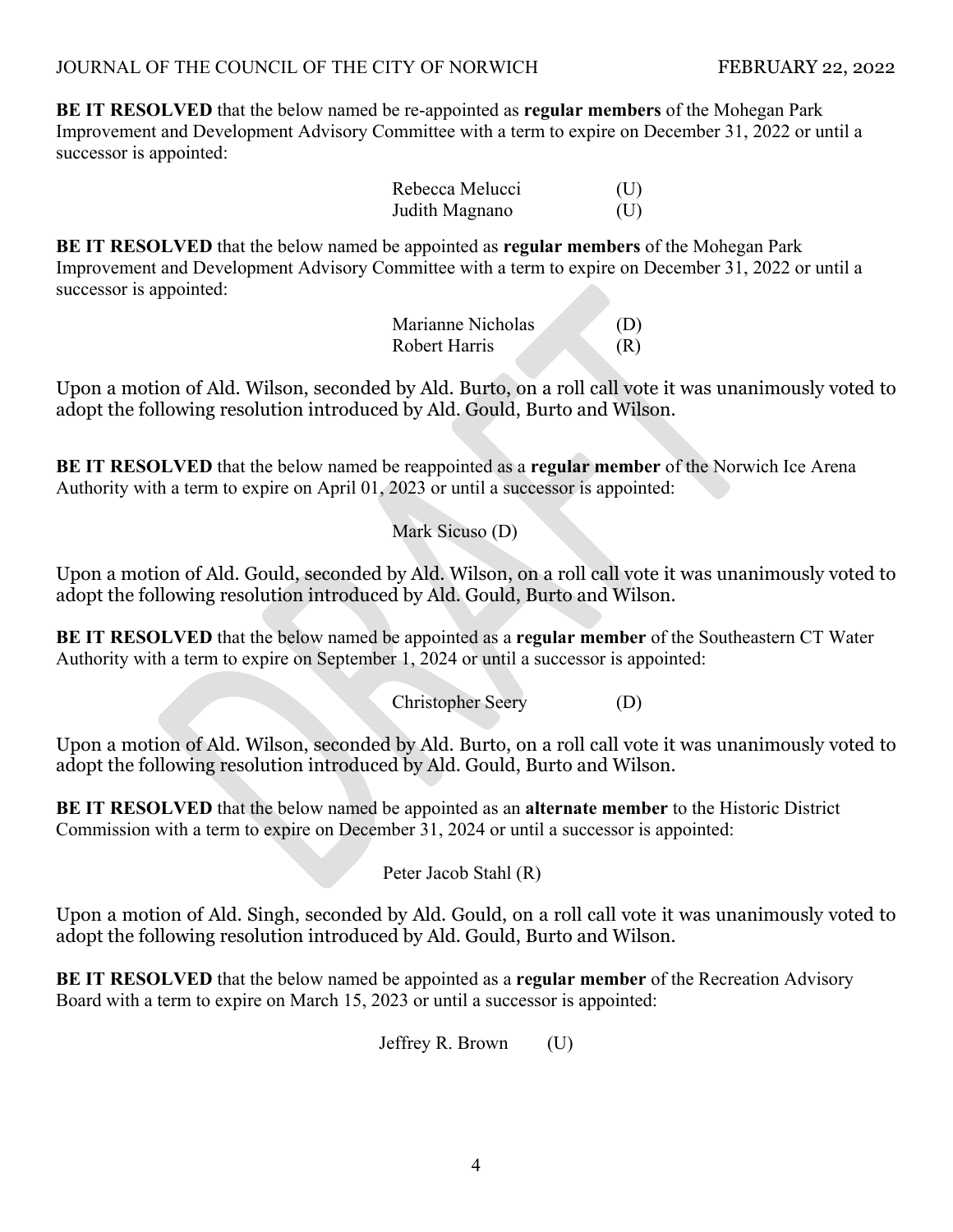Upon a motion of Ald. Singh, seconded by Ald. Wilson, on a roll call vote it was unanimously voted to adopt the following resolution introduced by City Manager Salomone.

**WHEREAS,** the City Manager John L. Salomone has re-appointed with Council approval as a **regular member** to the Redevelopment Agency for a term to expire on 2/28/27 or until a successor is appointed;

# Mark Kulos (D)

**NOW, THEREFORE, BE IT RESOLVED** that the Council of the City of Norwich hereby acknowledges the appointment of the above named to the Redevelopment Agency.

Upon a motion of Ald. Gould, seconded by Ald. Wilson, on a roll call vote it was unanimously voted to adopt the following resolution introduced by Mayor Nystrom, Ald. Gould and Wilson.

WHEREAS, the law firm of Scott & Scott is representing the City of Norwich and 26 other cities and towns located in Connecticut, Massachusetts, Pennsylvania, New Jersey, and Virginia in a suit against Collegium Pharmaceutical Inc. with respect to its sale of opioids, such sales commencing in 2016; and

**WHEREAS**, there was an initial failed mediation to resolve this matter conducted in the Autumn of 2020, with the mediator continuing to periodically reach out to the parties to assess a possibility of settlement; and

**WHEREAS**, such efforts have now resulted in a proposed settlement designed to settle all 27 cases pursuant to an allocation plan recommended by a damages expert using principally three factors in the allocation plan: the relative populations of the municipalities, the relative harm; as measured by the amount of historical opioid sales in each municipality; and the litigation risk; and

**WHEREAS**, the total amount to be paid by Collegium Pharmaceutical Inc. will be \$2,750,000 from which Norwich is to receive approximately \$29,399.38 within 30-60 days of a collective approval of the settlement; and

WHEREAS, Scott & Scott has recommended to Norwich and the other municipalities it represents that each accept this settlement and has circulated a proposed Collegium Settlement Agreement; and

**WHEREAS**, the Council finds it to be in the best interest of the City of Norwich to participate in this settlement and to authorize a representative of the City of Norwich to enter into a Settlement Agreement by March 1, 2022 as requested by Scott & Scott.

**NOW THEREFORE, BE IT RESOLVED BY THE COUNCIL OF THE CITY OF NORWICH** that City Manager John Salomone and/or Corporation Counsel Michael E. Driscoll be and hereby are authorized and directed to enter into a Settlement Agreement with Collegium Pharmaceutical Inc. by execution and delivery of a Settlement Agreement as described herein as instructed by Scott & Scott as well as such other documents as may be necessary to effectuate the settlement.

Upon a motion of President Pro Tem DeLucia, seconded by Ald. Singh, it was unanimously voted to refer the below to the Commission on the City Plan, Southeastern Connecticut Council of Governments, CT DEEP, Towns: Lisbon, Preston, Bozrah, Montville, Franklin Sprague and Preston, Water Companies: NPU and Montville WPCA, waive the full reading of the text and set a public hearing on April 4, 2022 at 6:30 pm for the second reading and action for the following ordinance introduced by Mayor Nystrom, Ald. Gould and Wilson.